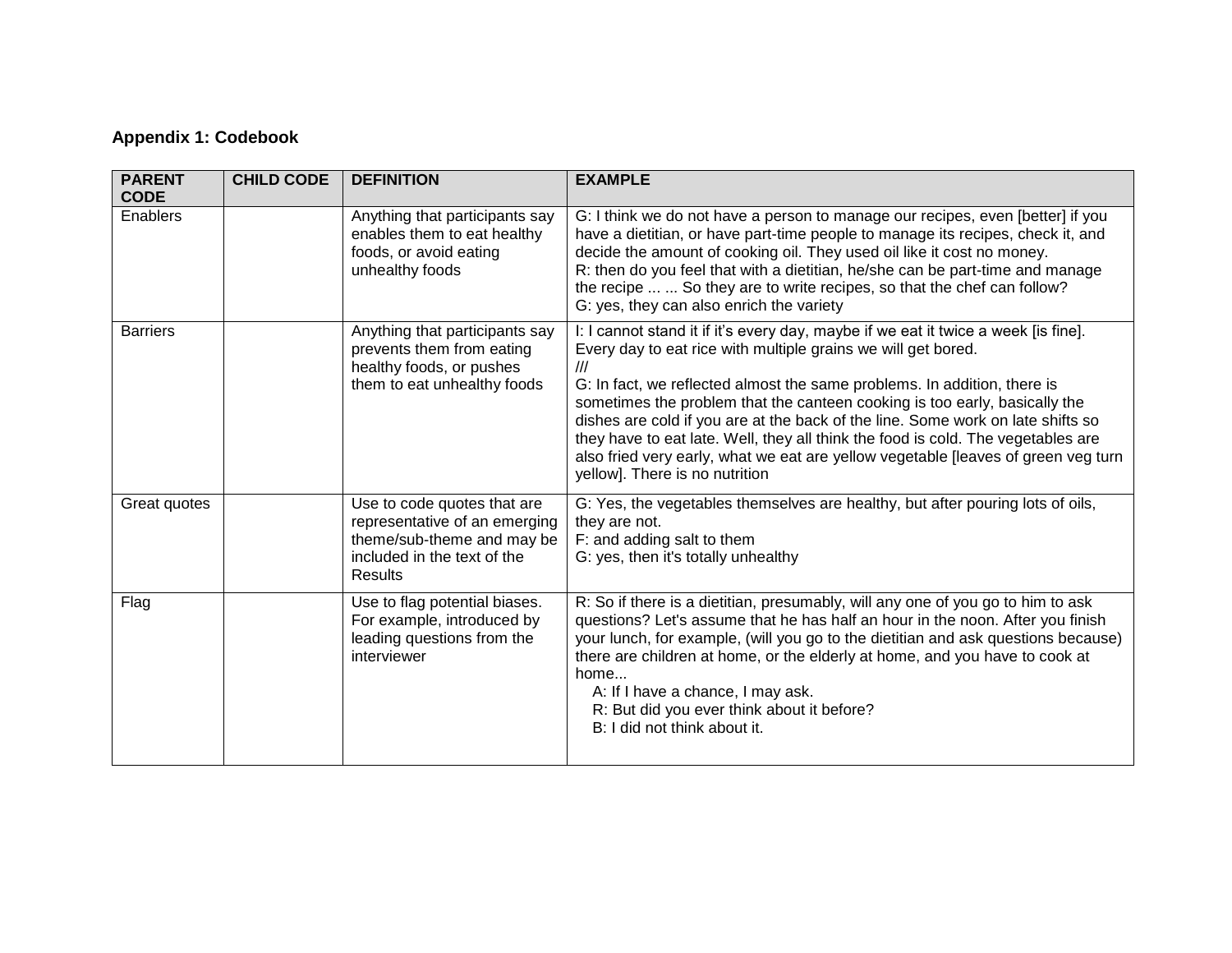| Balancing act                              | Use to reflect individuals'<br>perception of needs to<br>balance opposing desires, for<br>example, taste versus<br>healthfulness | Recently our canteen is under renovation, so I have to go outside to eat. I<br>suddenly found that many of the food outside are not good either, because you<br>know, the restaurants outside are like<br>C: (you don't know if) the material they used were healthy or not.<br>D/B: So I feel that our canteen is better, that I can trust more, so that I feel like<br>returning to the canteen again. It's a dilemma.                                                                                                                                                                                                                                                                                                                                                                                                                                                                                                                                                                                                                                                                                                                                                                                                       |
|--------------------------------------------|----------------------------------------------------------------------------------------------------------------------------------|--------------------------------------------------------------------------------------------------------------------------------------------------------------------------------------------------------------------------------------------------------------------------------------------------------------------------------------------------------------------------------------------------------------------------------------------------------------------------------------------------------------------------------------------------------------------------------------------------------------------------------------------------------------------------------------------------------------------------------------------------------------------------------------------------------------------------------------------------------------------------------------------------------------------------------------------------------------------------------------------------------------------------------------------------------------------------------------------------------------------------------------------------------------------------------------------------------------------------------|
| Futility of<br>change                      | Use to code helplessness,<br>the feeling that there is<br>nothing s/he or they can do to<br>change things                        | R: Do you think they (canteen) are receptive to suggestions?<br>D: No.<br>I: Basically if we told them something, they will change for a short period of<br>time. But then returned [to what it used to be]<br>G: cooking method is heavy oil and heavy salt, there's no use to tell them, it's<br>the same old thing<br>R: why?<br>G: maybe because of the chef, his habit.                                                                                                                                                                                                                                                                                                                                                                                                                                                                                                                                                                                                                                                                                                                                                                                                                                                   |
| Management                                 | Used to code statements<br>about the management team<br>(hospital or canteen)                                                    | If there's good management with our own canteen, our staff can eat a little<br>healthier.                                                                                                                                                                                                                                                                                                                                                                                                                                                                                                                                                                                                                                                                                                                                                                                                                                                                                                                                                                                                                                                                                                                                      |
| Cooking<br>skills of<br>canteen<br>workers | Dish preparation skills of the<br>canteen staff including chefs                                                                  | C: And I think we have a very strange canteens, does anyone notice, on<br>Saturday when we order food, the chef fries noodles for us on demand. We<br>have been eating fried noodles for a long time and have always felt that the<br>taste is relatively heavy, so I told him to put less salt. I looked at him standing<br>next to him, it seems that the salt and the MGT and the like are basically mixed<br>together, then he used spoon to pour the sauce in, You simply cannot see when<br>he put the salt in the pot.<br>G: yes, he used a big spoon, and it seems like he has all the spices mixed<br>together. So with spoonful of seasonings, there is no way to tell him to put a<br>little less salt. I told him, and with a spoonful of seasonings it's still too much<br>R: So is this noodle fried after you order it?<br>C: yes, it's not cool noodle, I looked at him when he fried it but still [salty]. I think<br>he mixed the seasonings, he could not predict the amount of sauce when he<br>add them.<br>III<br>R: For the food that the canteen supply, what is healthy? What's good about it?<br>G: The raw materials themselves are quite healthy. But they become unhealthy<br>after they cook it. |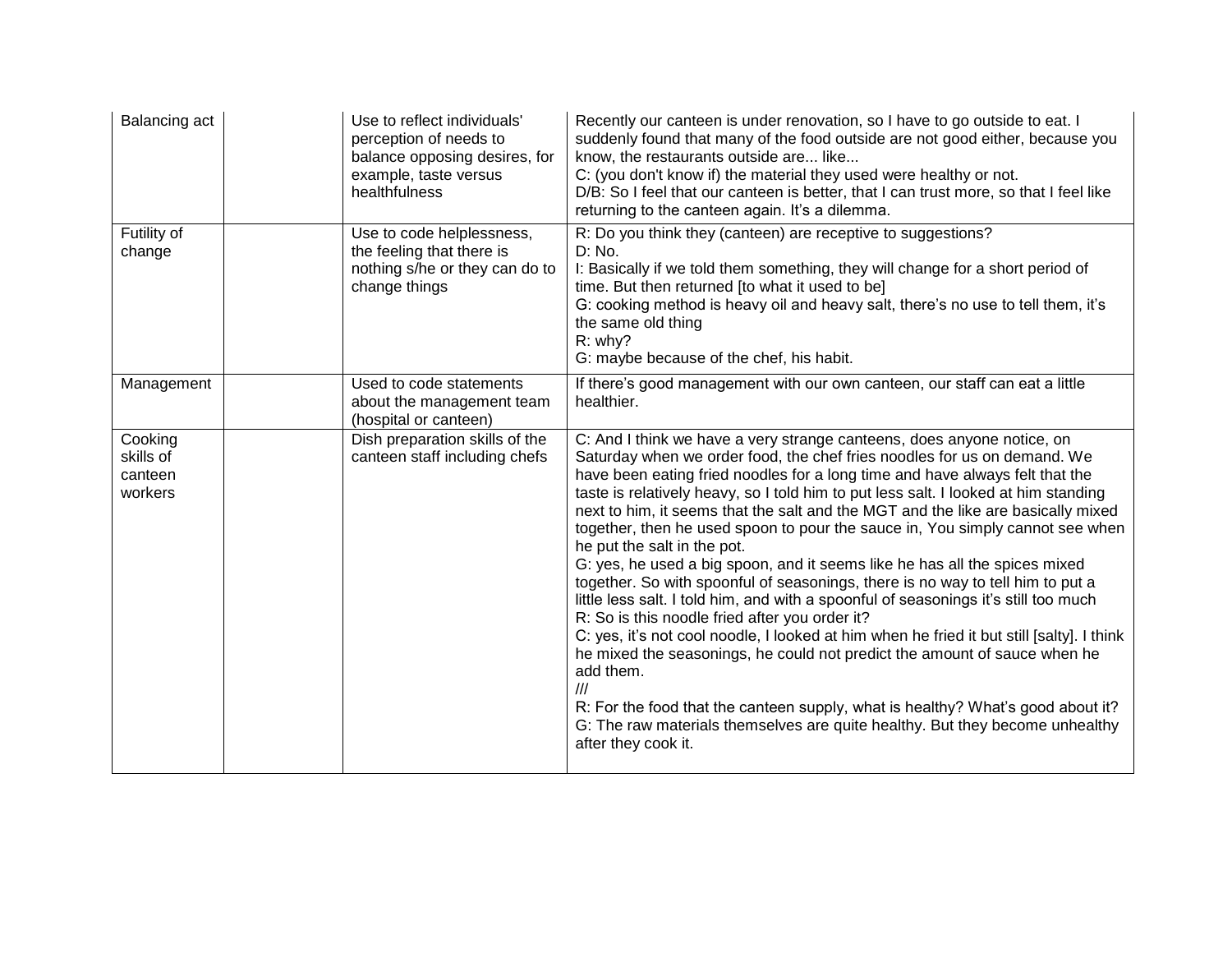| Cultural<br>perceptions      | Beliefs about food, such as<br>salty and oily foods are<br>"heavy". Also used to indicate<br>'food roots' (e.g. taste<br>preferences resulting from<br>city or region of origin).                              | R: now how do you feel if white rice is changed in that way, can you accept it?<br>H: If there is a reasonable person [like a trained dietitian] catering for us, if we<br>can take a little then of course it's the best.<br>I: I cannot stand it if it's every day, maybe if we eat it twice a week [is fine].<br>Every day to eat rice with multiple grains we will get bored.<br>III<br>Right, but we eat every day at the cafeteria, the food are always greasy, but<br>also heavy taste, so salty.<br>$\frac{1}{1}$<br>R: Because I have half of Beijing origin and half of Chengdu origin, so<br>yesterday when we did the interview, they mentioned some dishes that I had no<br>idea what it was. (laughs)<br>D: (laughs)<br>R: Then I actually went and tried the fried rice with meats and vegetables. Now I<br>know what the typical flavor is here. I also have some personal opinions on it,<br>(laughs) but I won't talk about that for now. |
|------------------------------|----------------------------------------------------------------------------------------------------------------------------------------------------------------------------------------------------------------|-------------------------------------------------------------------------------------------------------------------------------------------------------------------------------------------------------------------------------------------------------------------------------------------------------------------------------------------------------------------------------------------------------------------------------------------------------------------------------------------------------------------------------------------------------------------------------------------------------------------------------------------------------------------------------------------------------------------------------------------------------------------------------------------------------------------------------------------------------------------------------------------------------------------------------------------------------------|
| Alternatives                 | Use to indicate what people                                                                                                                                                                                    | The reason you do not order take out is because there is no time? Or because                                                                                                                                                                                                                                                                                                                                                                                                                                                                                                                                                                                                                                                                                                                                                                                                                                                                                |
| to canteen                   | eat if they do not eat at the                                                                                                                                                                                  | the take-away is also very salty oil?                                                                                                                                                                                                                                                                                                                                                                                                                                                                                                                                                                                                                                                                                                                                                                                                                                                                                                                       |
| food                         | canteen; discussions of food                                                                                                                                                                                   | E: takeout is also very oily                                                                                                                                                                                                                                                                                                                                                                                                                                                                                                                                                                                                                                                                                                                                                                                                                                                                                                                                |
|                              | from sources other than the<br>canteen, including snacks                                                                                                                                                       | F: is also greasy<br>G: take away or eating outside as you said, not necessarily cleaner than our                                                                                                                                                                                                                                                                                                                                                                                                                                                                                                                                                                                                                                                                                                                                                                                                                                                           |
|                              | eaten in addition to canteen                                                                                                                                                                                   | canteen.                                                                                                                                                                                                                                                                                                                                                                                                                                                                                                                                                                                                                                                                                                                                                                                                                                                                                                                                                    |
|                              | <b>lunches</b>                                                                                                                                                                                                 |                                                                                                                                                                                                                                                                                                                                                                                                                                                                                                                                                                                                                                                                                                                                                                                                                                                                                                                                                             |
| Convenience                  | Use to indicate convenience<br>of the canteen as being<br>important determinant of                                                                                                                             | C: Basically I eat in the canteen most of the time, because it's convenient.                                                                                                                                                                                                                                                                                                                                                                                                                                                                                                                                                                                                                                                                                                                                                                                                                                                                                |
|                              | choosing to eat there                                                                                                                                                                                          |                                                                                                                                                                                                                                                                                                                                                                                                                                                                                                                                                                                                                                                                                                                                                                                                                                                                                                                                                             |
| <b>Disease</b><br>prevention | Whether some food items<br>were perceived as risk factors<br>for particular diseases (not<br>just general<br>healthy/unhealthy) - this also<br>includes changes to diet in<br>response to disease<br>diagnosis | G (this is the head nurse): I am in the nursing department. I think we are a<br>hospital, we should first have health awareness ourselves. We have a bad<br>health awareness of this canteen, always pickles, bacon<br>A: also salty eggs, when the weather's hot/<br>B: two salty eggs at the same time/<br>G: are mainly meat, there is no control of the amount. We now have a high age,<br>and on high blood lipids, (canteen) do not consider this point, cooked dishes are<br>very greasy, no way to eat. I always pick vegetables when eat at the canteen,<br>vegetables are very greasy.                                                                                                                                                                                                                                                                                                                                                            |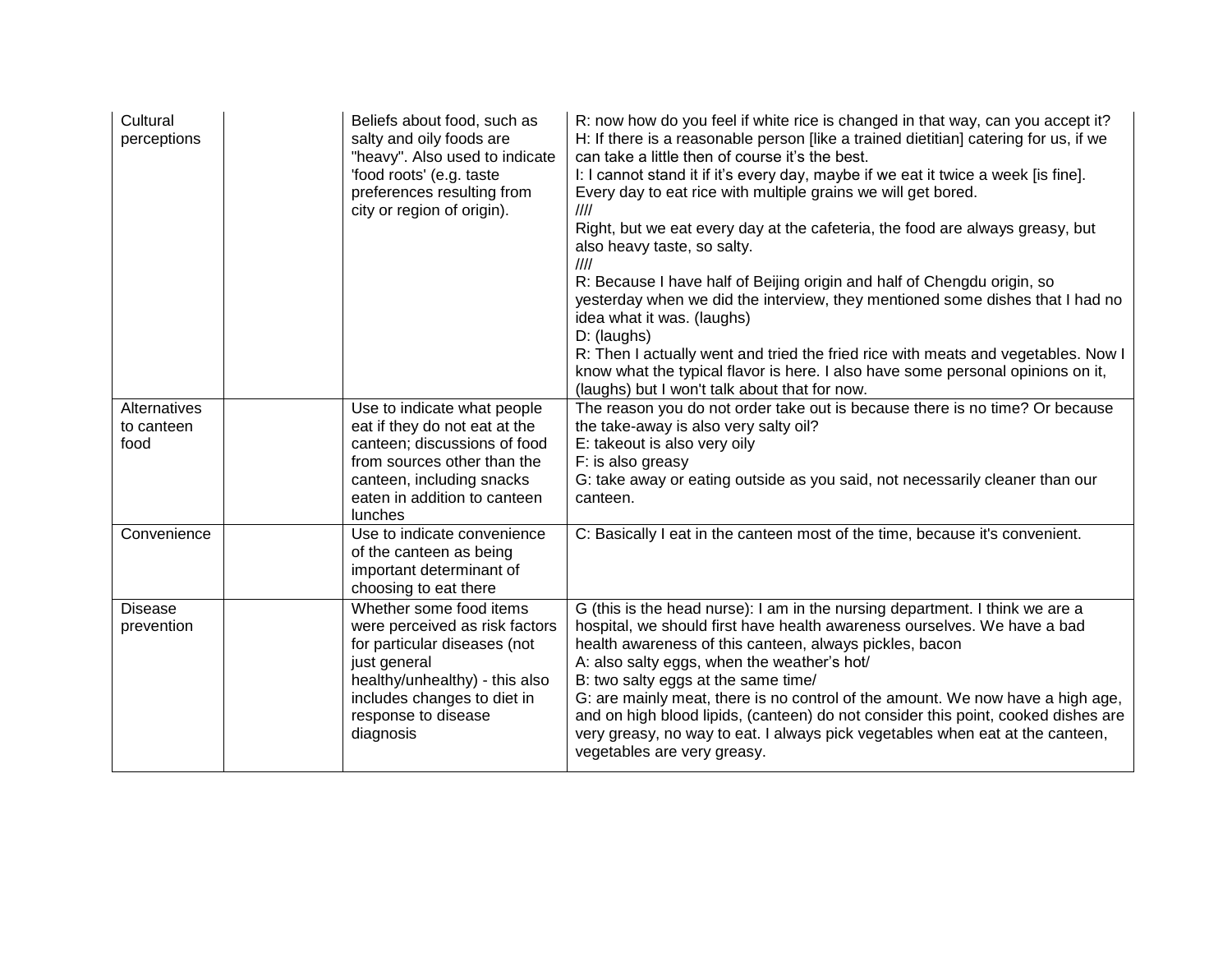| Nutrition<br>transition            |                                                                               | Used to indicate period<br>effects - "nowadays" or "back<br>when the elderly grew up"                                    | C: Nowadays, no matter it's the canteen or the restaurants, overall the foods<br>are salty.<br>$^{\prime\prime\prime}$<br>D: Home cooking, I may do a little better. But when the elderly cook, probably<br>because of their habit, the food will also be salty.                                                                                                                                                                                                                                                                                                                                                                                                                                                                                                         |  |
|------------------------------------|-------------------------------------------------------------------------------|--------------------------------------------------------------------------------------------------------------------------|--------------------------------------------------------------------------------------------------------------------------------------------------------------------------------------------------------------------------------------------------------------------------------------------------------------------------------------------------------------------------------------------------------------------------------------------------------------------------------------------------------------------------------------------------------------------------------------------------------------------------------------------------------------------------------------------------------------------------------------------------------------------------|--|
|                                    | Participants discuss if foods are healthy or unhealthy (properties of a food) |                                                                                                                          |                                                                                                                                                                                                                                                                                                                                                                                                                                                                                                                                                                                                                                                                                                                                                                          |  |
| <b>Healthfulness</b><br>/nutrition | Cooking<br>methods                                                            | Cooking and preparation<br>methods of the canteen staff<br>including chefs                                               | And the oil used to deep fry the fish is not only used once, but repeatedly. The<br>oil after frying fish was used to cook other dishes.<br>$^{\prime\prime\prime}$<br>F: Mostly fried fish, deep fried or pan fried. Such as fried yellow croaker, fried<br>ribbon fish, all salt water fish<br>G: there's no steamed fish (as a cooking method), all salt water fish<br>F: only the two types. This week it's fried small yellow croaker, next week is                                                                                                                                                                                                                                                                                                                 |  |
|                                    |                                                                               |                                                                                                                          | fried ribbon fish.                                                                                                                                                                                                                                                                                                                                                                                                                                                                                                                                                                                                                                                                                                                                                       |  |
|                                    | Raw food<br>items                                                             | Raw materials, whether the<br>food itself is healthy                                                                     | G: bacon, that is preserved meat, they give us a whole piece to eat. It is also a<br>savory dish. That is, we cannot eat cannot really eat it, so salty, cannot eat.<br>///<br>J: veg-rice also comes with two salted eggs. In fact, you say you eat a veg-rice<br>dish, you can combine it with something with a little bit of nutrition to be a little<br>balanced. But the canteen gives you two eggs, all of a sudden the content of<br>cholesterol exceeded the standard. Not reasonable, you can be a little better<br>with the side offerings.                                                                                                                                                                                                                    |  |
|                                    | Participants discuss possible interventions to help consuming healthier food  |                                                                                                                          |                                                                                                                                                                                                                                                                                                                                                                                                                                                                                                                                                                                                                                                                                                                                                                          |  |
| Interventions                      | Labeling                                                                      | Changing or updating<br>labeling, including calorie,<br>nutritional content, or traffic<br>light for salt/oil/sugar etc. | I: I go to get the dishes, it's on the plate, however much the calories I have to<br>eat it<br>R: like some dishes will also mark using the traffic light system, salt, cholesterol,<br>starch, sugar, fat<br>I: If you eat canteens, even if it's red as black we also have to eat, there is no<br>other way, because there is no choice<br>R: If you have choices, would having these markings influence your choice?<br>G: it will influence the standard of food we choose.<br>I: This is what we look forward to.<br>R: Do you know that there are other hospitals or companies that do this [the<br>traffic light system]?<br>Everyone: no<br>R: so the most they do is to offer a choice, but there're still relatively little<br>information?<br>Everyone: right |  |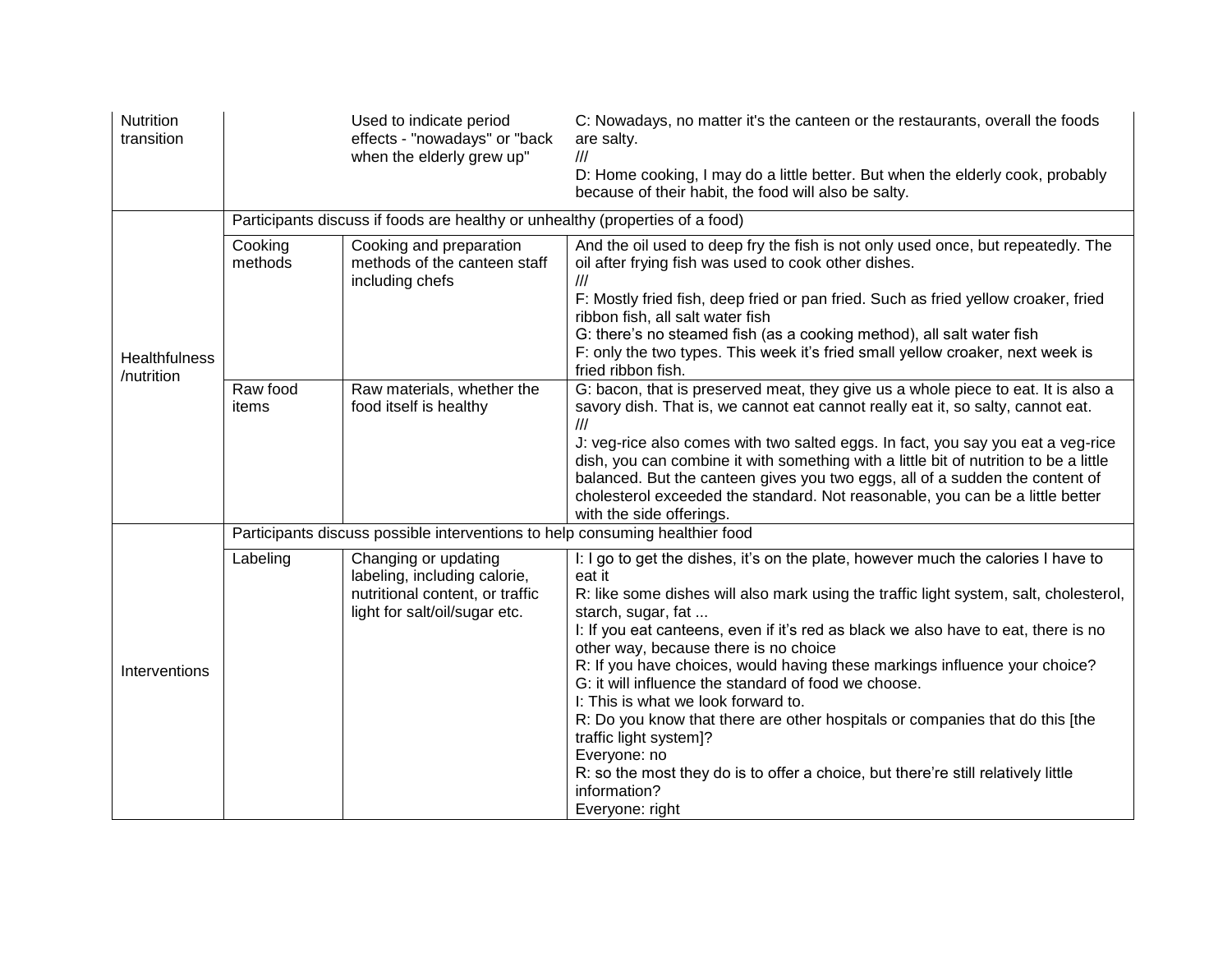| Dietitian                      | Adding a dietitian to canteen<br>staff, chef obtaining nutritional<br>advice from dietitian or<br>training programs. Also used<br>to code responses to specific<br>queries later on in the focus<br>group relating to dietitians | G: we do not have any nutritionist, from our hospital point of view or from the<br>patient ward point of view there must be a dietitian, for example, how many<br>people need diabetes diet, how should you control the amount of oil, control<br>salt. There is no such concept at all.                                                                                                                                                                                                                                                                                                                                                                                                                            |
|--------------------------------|----------------------------------------------------------------------------------------------------------------------------------------------------------------------------------------------------------------------------------|---------------------------------------------------------------------------------------------------------------------------------------------------------------------------------------------------------------------------------------------------------------------------------------------------------------------------------------------------------------------------------------------------------------------------------------------------------------------------------------------------------------------------------------------------------------------------------------------------------------------------------------------------------------------------------------------------------------------|
| Changing raw<br>food items     | Used to indicate changes to<br>the raw food items used in<br>preparing dishes or offering<br>healthier foods in place of<br>unhealthy foods currently<br>available                                                               | R: But do you want yogurt at noon?<br>D: yogurt or fruit, if we can choose then it's the best.<br>$\frac{1}{1}$<br>G (this is the head nurse): I am in the nursing department. I think we are a<br>hospital, we should first have health awareness ourselves. We have a bad<br>health awareness of this canteen, always pickles, bacon<br>A: also salty eggs, when the weather's hot/<br>B: two salty eggs at the same time/<br>G: are mainly meat, there is no control of the amount. We now have a high age,<br>and on high blood lipids, (canteen) do not consider this point, cooked dishes are<br>very greasy, no way to eat. I always pick vegetables when eat at the canteen,<br>vegetables are very greasy. |
| Changing<br>cooking<br>methods | Used to indicate a suggestion<br>to change the way in which<br>food is prepared                                                                                                                                                  | R: Now if we return to discussing the meal at lunch, what do you think can be<br>replaced? In addition to oil and salt, what can replace the current ingredients?<br>For example, rice, can add whole grains?<br>E: I just mentioned (my children in kindergarten) as a suggestion, this is not the<br>most important. The key question is whether heavy oil and the heavy salt<br>problems to be improved.                                                                                                                                                                                                                                                                                                         |
| Price                          | Changing the price, pricing<br>structure, or reimburse food<br>funding for staff. Also used to<br>code limited budgets as being<br>a reason for having limited<br>food options at canteen                                        | As we go outside for training, go outside for classes, there are fruits, or yogurt<br>to help with digestion, I think they are good. Now that we require that the price<br>of each meal is 7.5 yuan, according to the 7.5 standard, it is hard to cook such<br>a high standard of food indeed.                                                                                                                                                                                                                                                                                                                                                                                                                      |
| Nutrition<br>knowledge         | Participants discussing their<br>level of competency in<br>knowing what's healthy and<br>what's not healthy, or whether<br>any nutrition-related<br>information had or could<br>impact their food choices                        | C: In fact, as healthcare workers, we know what we should know.<br>D: Yeah we know.<br>C: especially when there are children at home, we will consider the little<br>children's taste, and the healthy diet will be more concerned about. If a family<br>has a child, you cannot say that my child should eat a light diet, but I still eat<br>what I like. That's kind of<br>A: there will be an influence.<br>$\mathcal{U}\mathcal{U}$                                                                                                                                                                                                                                                                            |